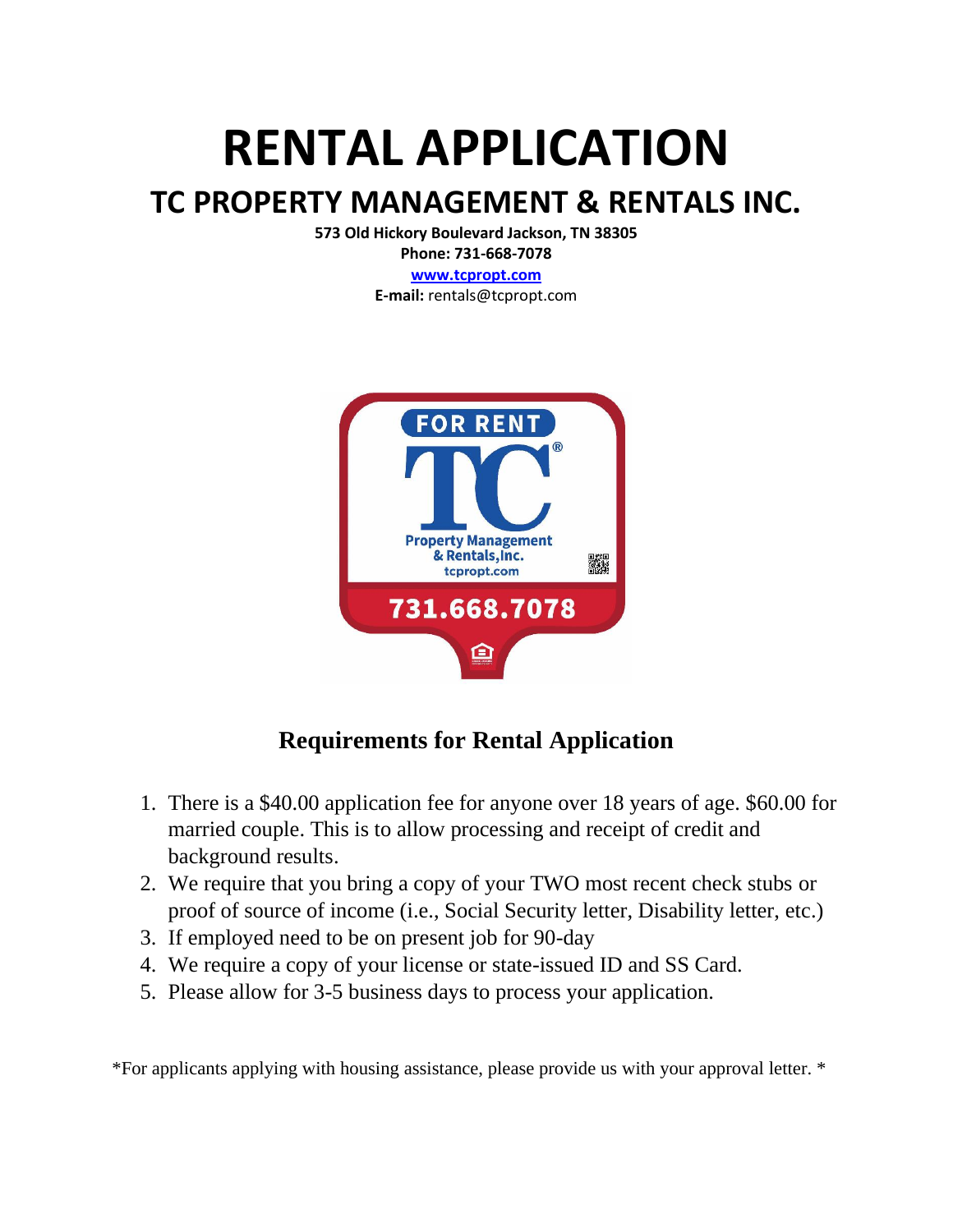### **Criteria of Approving Credit for Renting Property**

- 1.) Judgements or collection accounts from previous landlords and delinquent utility accounts must be paid before any further consideration can be given.
- 2.) Bad credit is determined by multiple late payments on accounts. All items on the report are considered. Unpaid Medical or Delinquent Student Loans will be given less consideration if there is enough good credit to outweigh them.
- 3.) When bad credit is 3-4 years old and new credit is good (6 months or longer) most recent history is considered.
- 4.) When there is no good credit history on any accounts, credit reports are not approved regardless of age of history.
- 5.) Bankruptcies should be old enough to establish new credit history.
- 6.) Rental history must be verifiable and be six months or longer.
- 7.) Employment and income must be verifiable. Self-employed persons must supply proof of income (i.e., a copy of their last W-2 or 1099 forms or letter from CPA stating income). Unemployed applicants are required to pay lease in advance or may be given option of a co-signer, if credit requirements are met.
- 8.) Need to be on present job for 90-day.
- 9.) Section 8 applicants must have full rent paid by Housing Authority or have sufficient income.
- 10.) Co-Signers should have indebtedness less than 35% of their gross income and be employed three months or longer.
- 11.) Applicants with no credit history will require a co-signer.
- 12.) Applicants with no previous rental history require Escrow deposit
- 13.) Income needs to be at least 3 times the amount of general indebtedness.
- 14.) All roommates' credit and background check will need to meet criteria also.
- 15.) Anyone who is 18 years or older must qualify and be on the lease contract.
- 16.) Applicants with no social security number available will need further approval by TC Property Management.

#### **\*\*ALL APPLICATIONS ARE SUBJECT TO APPROVAL BY THE OFFICE OF TC PROPERTY MANANGEMENT\*\***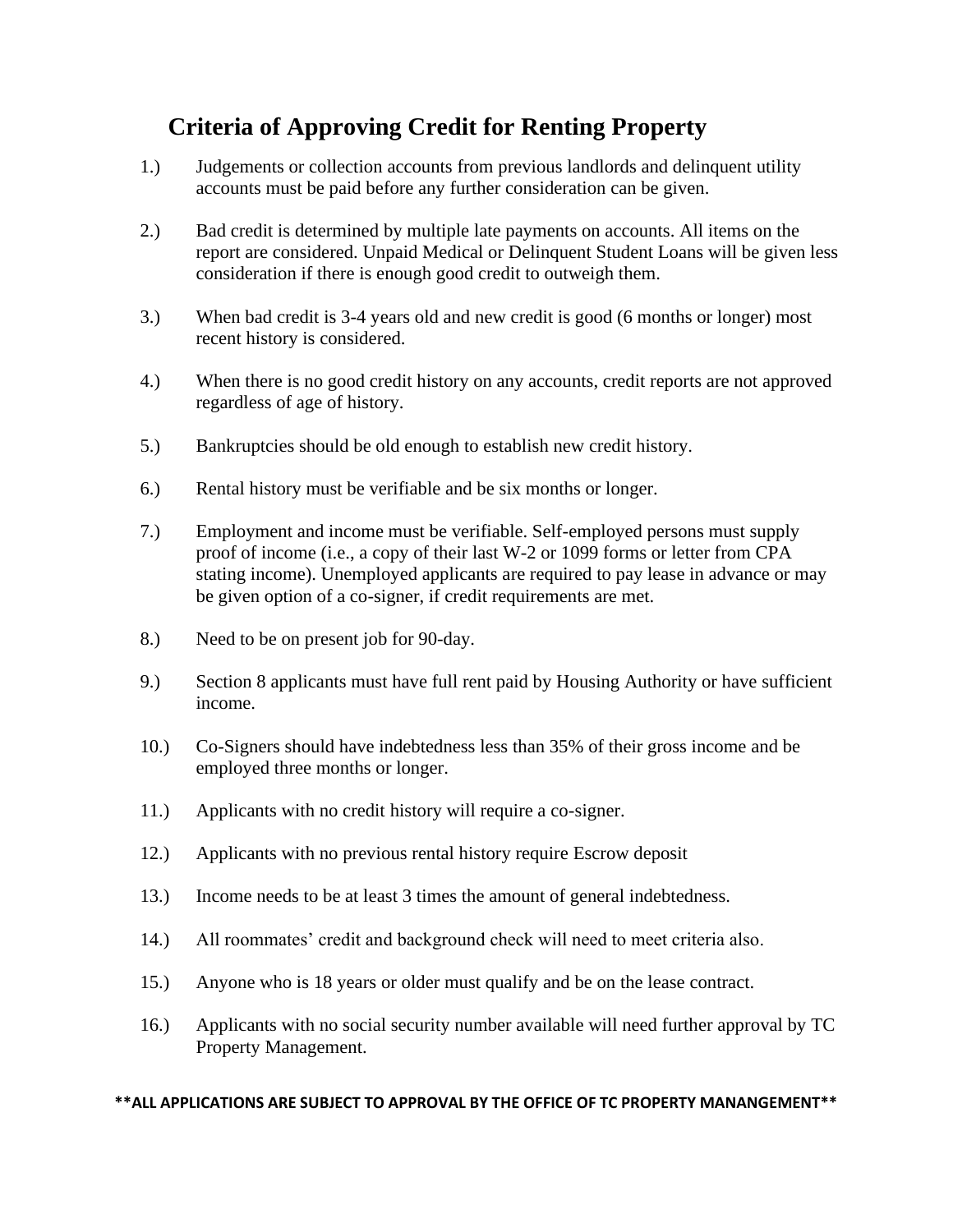

|                                                                                                                                                                                                                                                                    | FOR OFFICE USE ONLY |                      |                                                                                                                                                                                                                                  |
|--------------------------------------------------------------------------------------------------------------------------------------------------------------------------------------------------------------------------------------------------------------------|---------------------|----------------------|----------------------------------------------------------------------------------------------------------------------------------------------------------------------------------------------------------------------------------|
|                                                                                                                                                                                                                                                                    |                     |                      |                                                                                                                                                                                                                                  |
| A NON-REFUNDABLE processing charge of \$40.00 per applicant (\$60.00 for a married couple) is due with this application. Applicant<br>understands that the processing charge will not be returned under any circumstances or applied to any money's due applicant. |                     |                      |                                                                                                                                                                                                                                  |
|                                                                                                                                                                                                                                                                    |                     | PERSONAL INFORMATION |                                                                                                                                                                                                                                  |
| <b>Applicant's Information</b>                                                                                                                                                                                                                                     |                     |                      |                                                                                                                                                                                                                                  |
|                                                                                                                                                                                                                                                                    |                     |                      |                                                                                                                                                                                                                                  |
|                                                                                                                                                                                                                                                                    |                     |                      |                                                                                                                                                                                                                                  |
|                                                                                                                                                                                                                                                                    |                     |                      |                                                                                                                                                                                                                                  |
|                                                                                                                                                                                                                                                                    |                     | City, State, Zip:    |                                                                                                                                                                                                                                  |
| Phone # Day:                                                                                                                                                                                                                                                       |                     |                      |                                                                                                                                                                                                                                  |
| <b>Applicant's Employment Information</b>                                                                                                                                                                                                                          |                     |                      |                                                                                                                                                                                                                                  |
| Employment Status: $\square$ Full-Time $\;\square$ Part-Time $\;\square$ Unemployed $\;\square$ Retired                                                                                                                                                            |                     |                      | $\Box$ Student                                                                                                                                                                                                                   |
| $EMPLOYER: \Box CURRENT$<br>$\Box$ PREVIOUS                                                                                                                                                                                                                        | Name:               |                      |                                                                                                                                                                                                                                  |
|                                                                                                                                                                                                                                                                    |                     |                      |                                                                                                                                                                                                                                  |
|                                                                                                                                                                                                                                                                    |                     |                      |                                                                                                                                                                                                                                  |
|                                                                                                                                                                                                                                                                    |                     |                      |                                                                                                                                                                                                                                  |
|                                                                                                                                                                                                                                                                    |                     |                      | Salary \$____________ per□ Hour□ Month□ Year Number of hours worked weekly: ________________________                                                                                                                             |
| If employed by above less than 6 months, give name and address of previous employer:                                                                                                                                                                               |                     |                      |                                                                                                                                                                                                                                  |
| support since we do not consider it in this application.                                                                                                                                                                                                           |                     |                      | If there are other sources of income you would like us to consider, please list income, source and person (Trust,<br>Alternate Employer, etc.) who we would contact for confirmation. You do NOT need to reveal alimony or child |
|                                                                                                                                                                                                                                                                    |                     |                      |                                                                                                                                                                                                                                  |
| Co-Applicant's Information                                                                                                                                                                                                                                         |                     |                      |                                                                                                                                                                                                                                  |
|                                                                                                                                                                                                                                                                    |                     |                      |                                                                                                                                                                                                                                  |
|                                                                                                                                                                                                                                                                    |                     |                      |                                                                                                                                                                                                                                  |
|                                                                                                                                                                                                                                                                    |                     |                      |                                                                                                                                                                                                                                  |
| City, State, Zip: National City, State, Zip:                                                                                                                                                                                                                       |                     |                      | City, State, Zip:                                                                                                                                                                                                                |
| Phone #Day:                                                                                                                                                                                                                                                        |                     |                      |                                                                                                                                                                                                                                  |
|                                                                                                                                                                                                                                                                    |                     |                      |                                                                                                                                                                                                                                  |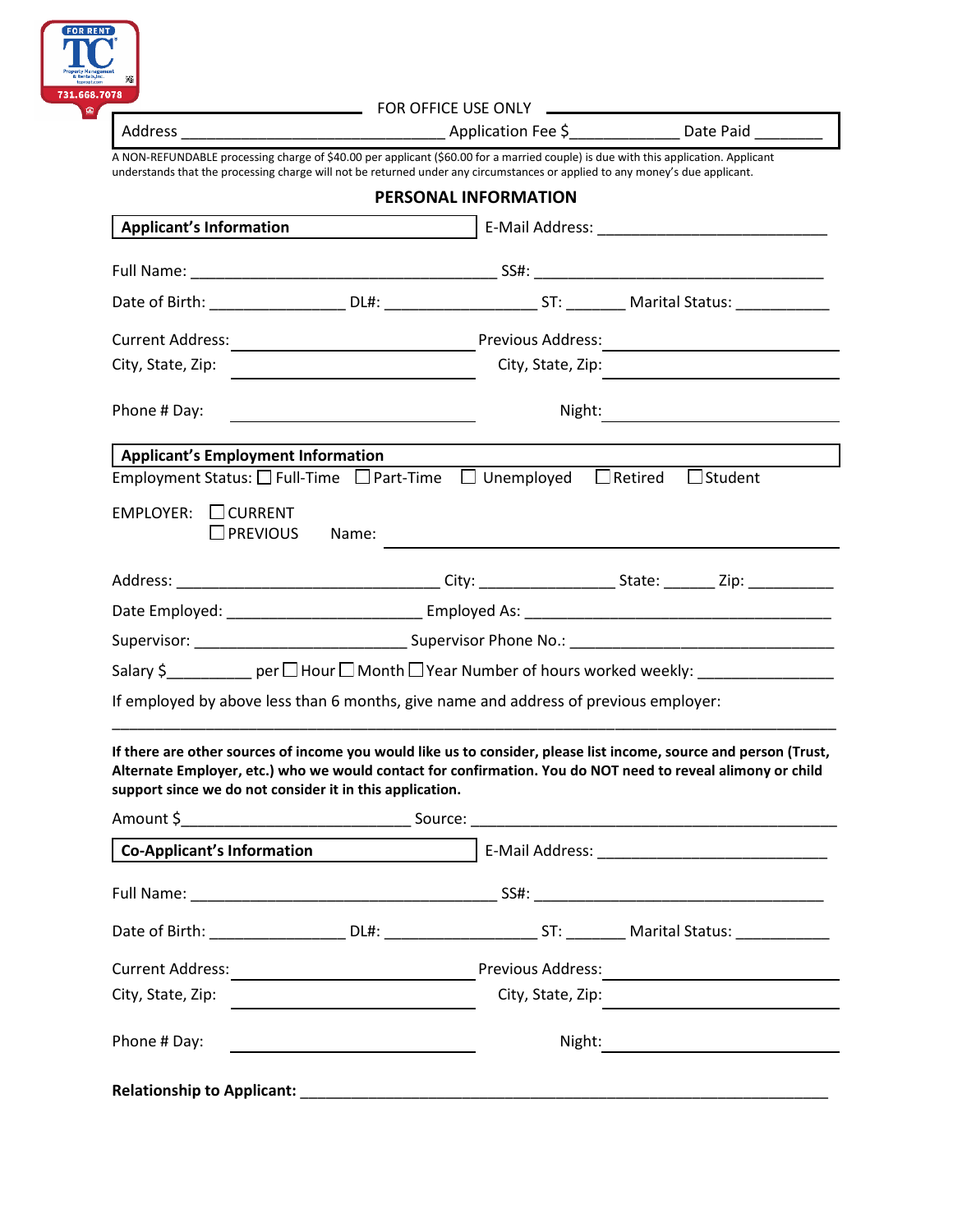| <b>Co-Applicant's Employment Information</b>                                                                                                                                    |                                                   |                                                                                                                              |  |
|---------------------------------------------------------------------------------------------------------------------------------------------------------------------------------|---------------------------------------------------|------------------------------------------------------------------------------------------------------------------------------|--|
| Employment Status: $\Box$ Full-Time $\Box$ Part-Time $\Box$ Unemployed                                                                                                          |                                                   | $\Box$ Retired<br>$\Box$ Student                                                                                             |  |
| $EMPLOYER: \Box CURRENT$<br>$\square$ PREVIOUS<br>Name:                                                                                                                         |                                                   |                                                                                                                              |  |
|                                                                                                                                                                                 |                                                   |                                                                                                                              |  |
|                                                                                                                                                                                 |                                                   |                                                                                                                              |  |
|                                                                                                                                                                                 |                                                   |                                                                                                                              |  |
|                                                                                                                                                                                 |                                                   | Salary $\zeta$ ____________ per $\Box$ Hour $\Box$ Month $\Box$ Year Number of hours worked weekly: ________________________ |  |
| If employed by above less than 6 months, give name and address of previous employer:                                                                                            |                                                   |                                                                                                                              |  |
| (Trust, Alternate Employer, etc.) who we would contact for confirmation. You do NOT need to reveal<br>alimony or child support since we do not consider it in this application. |                                                   | If there are other sources of income you would like us to consider, please list income, source and person                    |  |
|                                                                                                                                                                                 |                                                   |                                                                                                                              |  |
| <b>Applicant and Co-Applicant</b><br>combined total Monthly debt<br><b>Other Residents in home</b><br>(i.e., children)                                                          | $\frac{1}{2}$<br><b>Relationships</b>             | Rental Price Range \$__________________ to \$____<br>Age                                                                     |  |
| *All Residents ages 18 and over must fill out an application.                                                                                                                   |                                                   |                                                                                                                              |  |
|                                                                                                                                                                                 |                                                   |                                                                                                                              |  |
| Vehicle Make/Model                                                                                                                                                              | Year/Color                                        |                                                                                                                              |  |
| <b>Tag Number</b>                                                                                                                                                               | <b>State</b>                                      |                                                                                                                              |  |
| Vehicle Make/Model                                                                                                                                                              | Year/Color                                        | <u> 1989 - Johann Barn, amerikansk politiker (d. 1989)</u>                                                                   |  |
| <b>Tag Number</b>                                                                                                                                                               |                                                   |                                                                                                                              |  |
| Vehicle Make/Model                                                                                                                                                              |                                                   |                                                                                                                              |  |
| <b>Tag Number</b>                                                                                                                                                               | State                                             |                                                                                                                              |  |
| Filed Bankruptcy? □ Yes □ No                                                                                                                                                    | $Pets?$ $\Box$ Yes $\Box$ No How many? __________ |                                                                                                                              |  |
|                                                                                                                                                                                 |                                                   |                                                                                                                              |  |
|                                                                                                                                                                                 |                                                   |                                                                                                                              |  |
|                                                                                                                                                                                 |                                                   |                                                                                                                              |  |
|                                                                                                                                                                                 |                                                   |                                                                                                                              |  |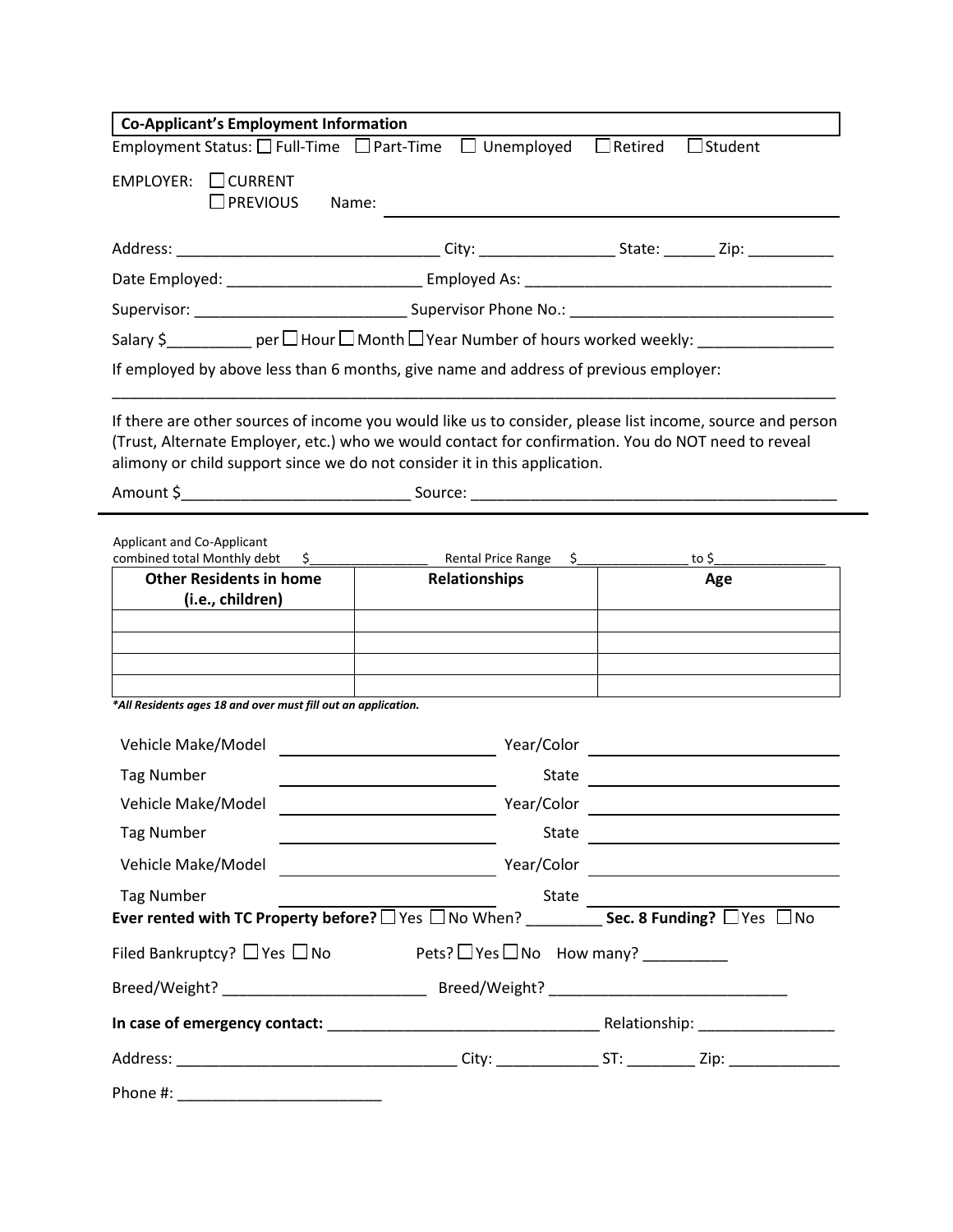

#### **PLEASE FILL OUT THIS PAGE COMPLETELY OR APPLICATION WILL NOT BE PROCESSED**

#### APPLICANT AUTHORIZATION RELEASE

In connection with my application for residence at TC Property Management Inc., I hereby authorize any consumer agency, current and previous employer, current and any former landlord, law enforcement agency, any check authorization agency, and state employment security agency to release all information any of them may have about me to Resident Data, Inc. I hereby release all of these parties from any liability in connection with release of such information. I also authorize the use of Resident Data, Inc. of data contained in my application for residence for demographically or other types of studies or reports.

A facsimile or other copy of this authorization shall be sufficient for release by aforesaid parties.

I have submitted a **non-refundable** fee of **\$40.00 (\$60.00 for a married couple)** to process my credit for residence. I understand that this sum is not a rental payment or deposit and will not be refunded even if my credit is denied or cancelled by me after submission.

This authorization is for this transaction only and continues in effect for one (1) year unless limited by state law, in which case the authorization form continues in effect for the maximum period, not to exceed one (1) year, allowed by law.

**Applicant:**

| Date               | (Printed Name)    | Signature     |
|--------------------|-------------------|---------------|
| Driver's License # | Social Security # | Date of Birth |
| Co-Applicant:      |                   |               |
| Date               | (Printed Name)    | Signature     |
| Driver's License # | Social Security # | Date of Birth |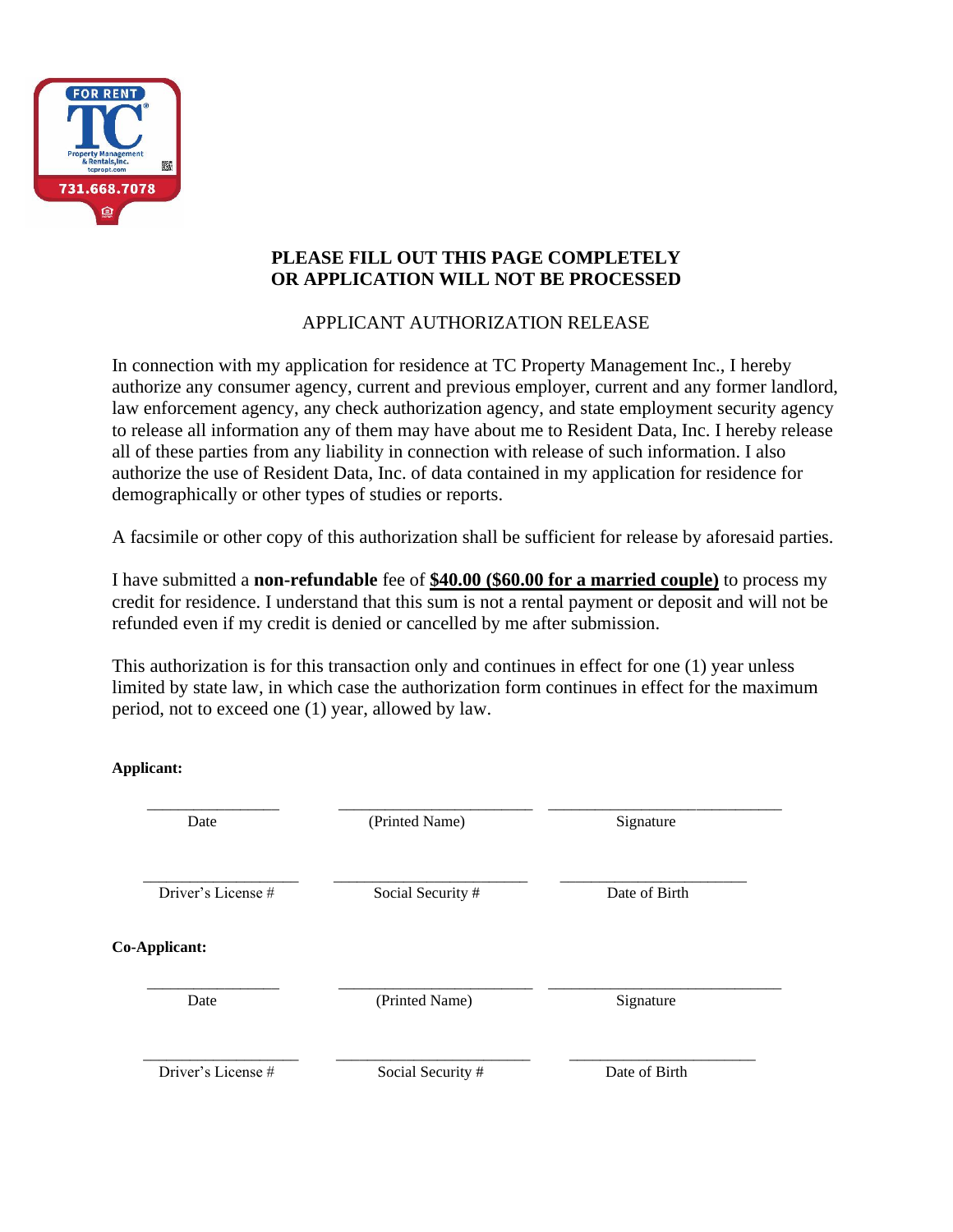

## **PLEASE FILL OUT THIS PAGE COMPLETELY OR APPLICATION WILL NOT BE PROCESSED**

#### **Applicant Rental History Verification**

| <b>Previous Landlord Information:</b> | Address of Prior Rental Unit:                                                                                                                                                                                                                             |
|---------------------------------------|-----------------------------------------------------------------------------------------------------------------------------------------------------------------------------------------------------------------------------------------------------------|
|                                       | <b>Employment Verification</b>                                                                                                                                                                                                                            |
|                                       |                                                                                                                                                                                                                                                           |
| Comments:                             |                                                                                                                                                                                                                                                           |
|                                       | Signed:                                                                                                                                                                                                                                                   |
|                                       |                                                                                                                                                                                                                                                           |
|                                       | <b>For Office Use Only</b>                                                                                                                                                                                                                                |
| <b>Questions?</b>                     |                                                                                                                                                                                                                                                           |
|                                       |                                                                                                                                                                                                                                                           |
|                                       |                                                                                                                                                                                                                                                           |
|                                       |                                                                                                                                                                                                                                                           |
|                                       | Rental Payments Always on Time; (YES/NO) If no, please describe how late and often<br>$(\_\_ x [1 \text{ to 5days}])$ $(\_\_ x [6 \text{ to 10 days}])$ $(\_\_ x [11 \text{ to 30}])$ $(\_\_ x [31 + \text{days}])$ $(\_\_ x [\_\_ x [31 + \text{days}])$ |
|                                       | Skip: (YES/NO) Eviction: (YES/NO) Proper Notice: (YES/NO) Days Required: ______________                                                                                                                                                                   |
|                                       |                                                                                                                                                                                                                                                           |
| If Withheld Reason: ______            |                                                                                                                                                                                                                                                           |
|                                       | Police Calls:(YES/NO) Noise Complaints:(YES/NO) Unauthorized Tenants:(YES/NO)                                                                                                                                                                             |
|                                       | Bed Bugs: (YES/NO) Unauthorized Pets: (YES/NO) Other Violations: (YES/NO)                                                                                                                                                                                 |
| Describe:                             |                                                                                                                                                                                                                                                           |
|                                       |                                                                                                                                                                                                                                                           |
|                                       |                                                                                                                                                                                                                                                           |
|                                       |                                                                                                                                                                                                                                                           |
|                                       |                                                                                                                                                                                                                                                           |

573 Old Hickory Boulevard Jackson, TN 38305 Phone: 731-668-7078 Fax: 731-664-3407 E-mail: rentals@tcpropt.com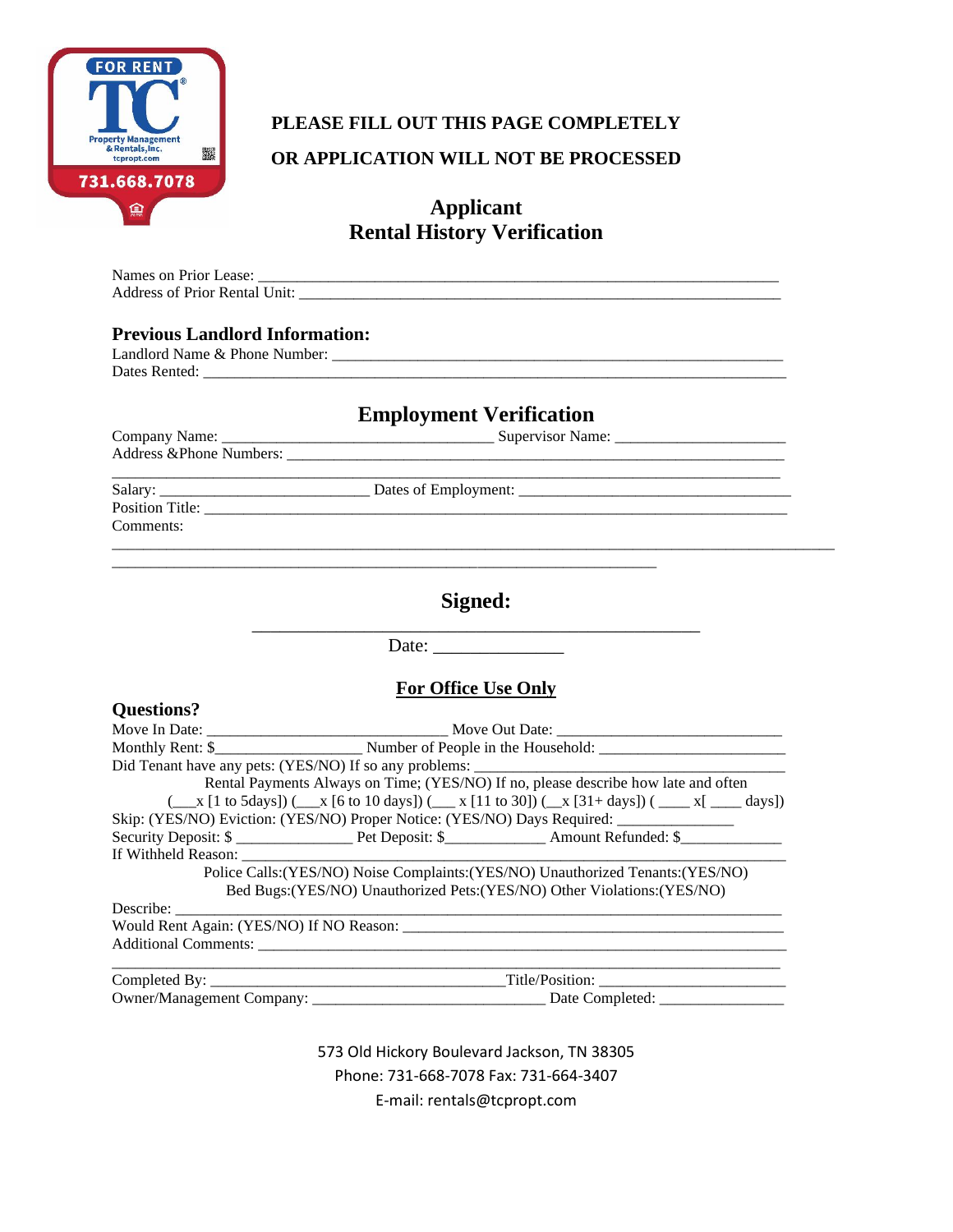

#### **PLEASE FILL OUT THIS PAGE COMPLETELY OR APPLICATION WILL NOT BE PROCESSED**

**Co-Applicant Rental History Verification**

Names on Prior Lease: \_\_\_\_\_\_\_\_\_\_\_\_\_\_\_\_\_\_\_\_\_\_\_\_\_\_\_\_\_\_\_\_\_\_\_\_\_\_\_\_\_\_\_\_\_\_\_\_\_\_\_\_\_\_\_\_\_\_\_\_\_\_\_\_\_\_\_ Address of Prior Rental Unit:

#### **Previous Landlord Information:**

| $\sim$<br>$.$ or<br>$\sim$ 44 $\prime$<br>$-24.$<br>0.1220<br>hone<br>me<br>^'<br>нег<br>∼<br>$\sim$ | _________<br>_________<br>________ |
|------------------------------------------------------------------------------------------------------|------------------------------------|
| Dates                                                                                                |                                    |

#### **Employment Verification**

Company Name: \_\_\_\_\_\_\_\_\_\_\_\_\_\_\_\_\_\_\_\_\_\_\_\_\_\_\_\_\_\_\_\_\_\_\_ Supervisor Name: \_\_\_\_\_\_\_\_\_\_\_\_\_\_\_\_\_\_\_\_\_\_ Address &Phone Numbers: \_\_\_\_\_\_\_\_\_\_\_\_\_\_\_\_\_\_\_\_\_\_\_\_\_\_\_\_\_\_\_\_\_\_\_\_\_\_\_\_\_\_\_\_\_\_\_\_\_\_\_\_\_\_\_\_\_\_\_\_\_\_\_\_ \_\_\_\_\_\_\_\_\_\_\_\_\_\_\_\_\_\_\_\_\_\_\_\_\_\_\_\_\_\_\_\_\_\_\_\_\_\_\_\_\_\_\_\_\_\_\_\_\_\_\_\_\_\_\_\_\_\_\_\_\_\_\_\_\_\_\_\_\_\_\_\_\_\_\_\_\_\_\_\_\_\_\_\_\_\_

Position Title: \_\_\_\_\_\_\_\_\_\_\_\_\_\_\_\_\_\_\_\_\_\_\_\_\_\_\_\_\_\_\_\_\_\_\_\_\_\_\_\_\_\_\_\_\_\_\_\_\_\_\_\_\_\_\_\_\_\_\_\_\_\_\_\_\_\_\_\_\_\_\_\_\_\_\_ Comments:

Salary: \_\_\_\_\_\_\_\_\_\_\_\_\_\_\_\_\_\_\_\_\_\_\_\_\_\_\_ Dates of Employment: \_\_\_\_\_\_\_\_\_\_\_\_\_\_\_\_\_\_\_\_\_\_\_\_\_\_\_\_\_\_\_\_\_\_\_

#### **Signed:** \_\_\_\_\_\_\_\_\_\_\_\_\_\_\_\_\_\_\_\_\_\_\_\_\_\_\_\_\_\_\_\_\_\_\_\_\_\_\_\_\_\_\_\_\_\_\_\_

 $\_$  ,  $\_$  ,  $\_$  ,  $\_$  ,  $\_$  ,  $\_$  ,  $\_$  ,  $\_$  ,  $\_$  ,  $\_$  ,  $\_$  ,  $\_$  ,  $\_$  ,  $\_$  ,  $\_$  ,  $\_$  ,  $\_$  ,  $\_$  ,  $\_$  ,  $\_$  ,  $\_$  ,  $\_$  ,  $\_$  ,  $\_$  ,  $\_$  ,  $\_$  ,  $\_$  ,  $\_$  ,  $\_$  ,  $\_$  ,  $\_$  ,  $\_$  ,  $\_$  ,  $\_$  ,  $\_$  ,  $\_$  ,  $\_$  ,

Date:

#### **For Office Use Only**

| <b>Questions?</b> |                                                                                                                                                     |
|-------------------|-----------------------------------------------------------------------------------------------------------------------------------------------------|
|                   |                                                                                                                                                     |
|                   |                                                                                                                                                     |
|                   |                                                                                                                                                     |
|                   | Rental Payments Always on Time; (YES/NO) If no, please describe how late and often                                                                  |
|                   | $(\_\_ x [1 \text{ to 5 days}]) (\_\_ x [6 \text{ to 10 days}]) (\_\_ x [11 \text{ to 30}]) (\_\_ x [31 + \text{days}]) (\_\_ x [3 - \text{days}])$ |
|                   | Skip: (YES/NO) Eviction: (YES/NO) Proper Notice: (YES/NO) Days Required: ___________________________                                                |
|                   |                                                                                                                                                     |
|                   |                                                                                                                                                     |
|                   | Police Calls: (YES/NO) Noise Complaints: (YES/NO) Unauthorized Tenants: (YES/NO)                                                                    |
|                   | Bed Bugs: (YES/NO) Unauthorized Pets: (YES/NO) Other Violations: (YES/NO)                                                                           |
|                   |                                                                                                                                                     |
|                   |                                                                                                                                                     |
|                   |                                                                                                                                                     |
|                   |                                                                                                                                                     |
|                   |                                                                                                                                                     |

573 Old Hickory Boulevard Jackson, TN 38305 Phone: 731-668-7078 Fax: 731-664-3407 E-mail[: rentals@tcpropt.com](mailto:rentals@tcpropt.com)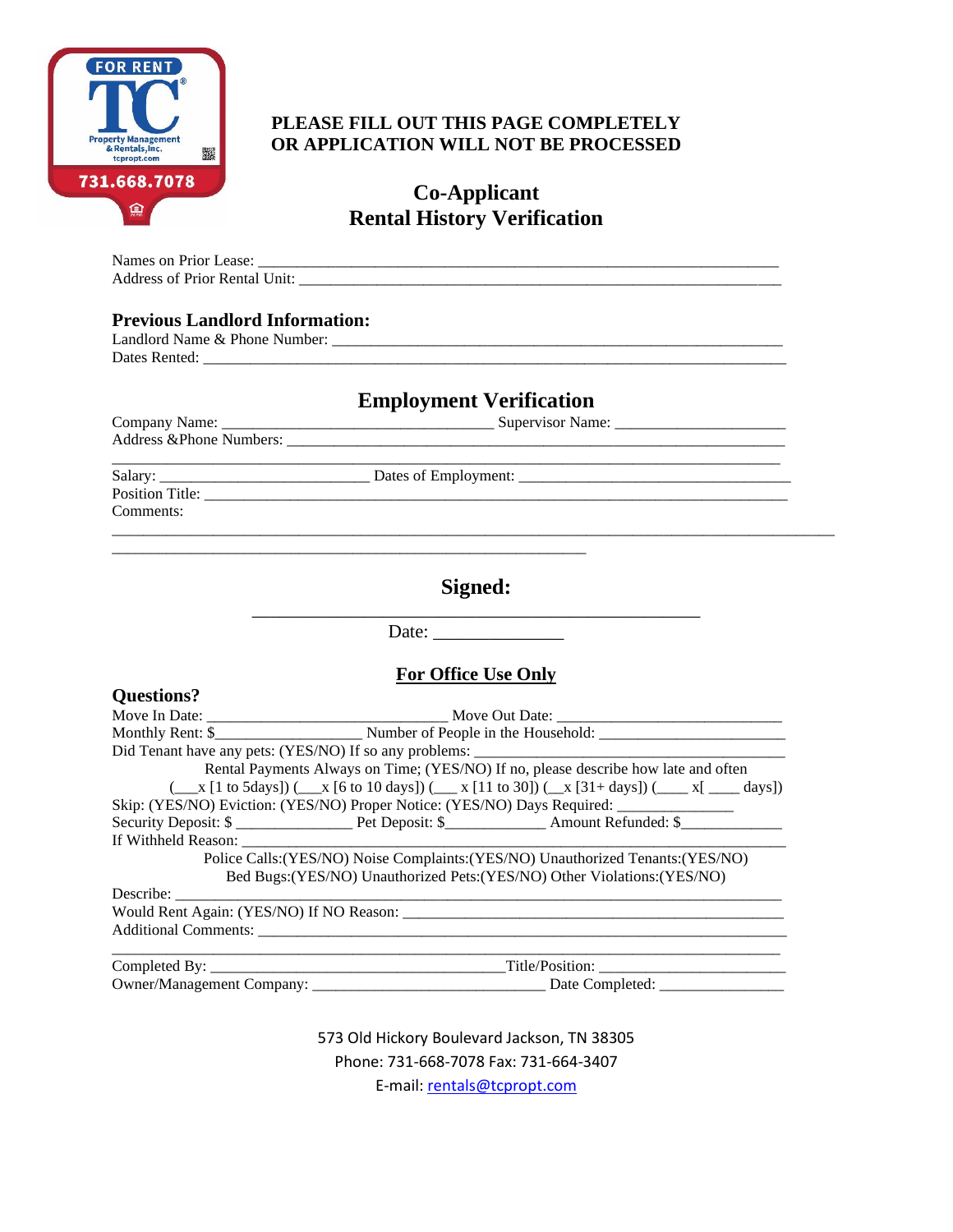#### **REFERENCES**

This information will be used to determine eligibility for leasing through TC Property Management. Giving false information could cause a disqualification of application.

Please provide 4 names and 4 phone numbers for individuals who know how to get in contact with you but do not live with you



#### **PAYMENT OPTIONS AVAILABLE**

#### **Deposit(s), Rent, and Fee(s)**

*Cashier's Check*- For those who have an account with a bank here in Jackson you may purchase a cashier's check to submit payment to TC Property Management.

*Money Order*- Money orders may be purchased near our office at Walmart. A money order can be submitted as payment to TC Property Management.

*Directions: Wal-Mart- From our office take the 45 Bypass North to the next exit Vann Drive. Take the Van Drive Exit and at the Red Light Take a Right onto Stonebridge Blvd. Wal-Mart is straight ahead on the Right.*

*Debit/Credit Card*- A debit or credit card can be used at TC Property Management with a 3.5% processing fee added to the amount paid.

*Wire Transfer*- You may have your bank wire payment to an account we have established at a bank here in Jackson. *Note: Please check with your bank for applicable fees. Our office may also charge fees accordingly.*

*Online via Website-* You may pay online using our website. To do this visit [www.tcpropt.com,](http://www.tcpropt.com/) select Pay Rent from the top menu bar, then follow the directions. The fee for this is \$3.20 for a checking account, and 3.5% using a credit/debit card.

**Note: You may pay these \$40.00 (\$60.00 for a married couple) applications processing fee in cash. But, your first month's rent and deposit(s) must be paid with one of the payment options listed above.**

**\*After you have moved into your new home and the lease has been signed, for your convenience you may pay your remaining monthly installments with a personal check. \***